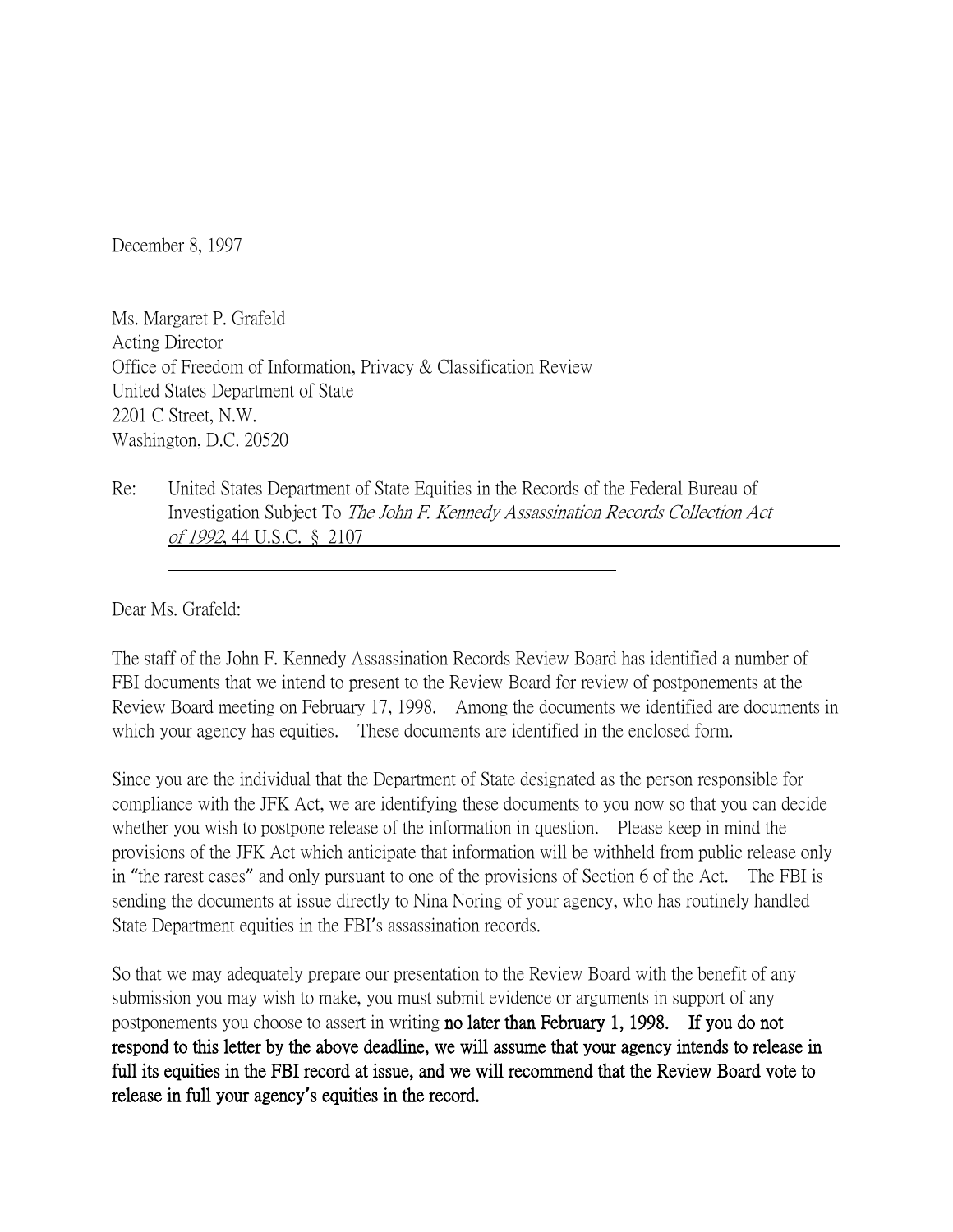Ms. Margaret Grafeld December 8, 1997 Page 2

In many of the FBI documents with third agency equities, we believe that the third agencies could, consistent with their current guidelines for JFK assassination-related information, consent to full release of the information at issue.

If you have any questions regarding the documents identified on the enclosed forms, please call Carol Keeley or Debbie Beatty of the JFK Task Force at the FBI at (202) 324-0571 or Laura Denk or Kevin Tiernan of the Review Board staff at (202) 724-0088. Thank you, in advance, for your cooperation.

Sincerely,

T. Jeremy Gunn Executive Director

Enclosure

cc: Nina Noring Department of State Liaison for the JFK Assassination Records Collection Act FPC/HDR Room B234 United States Department of State 2201 C Street, N.W. Washington, D.C. 20520